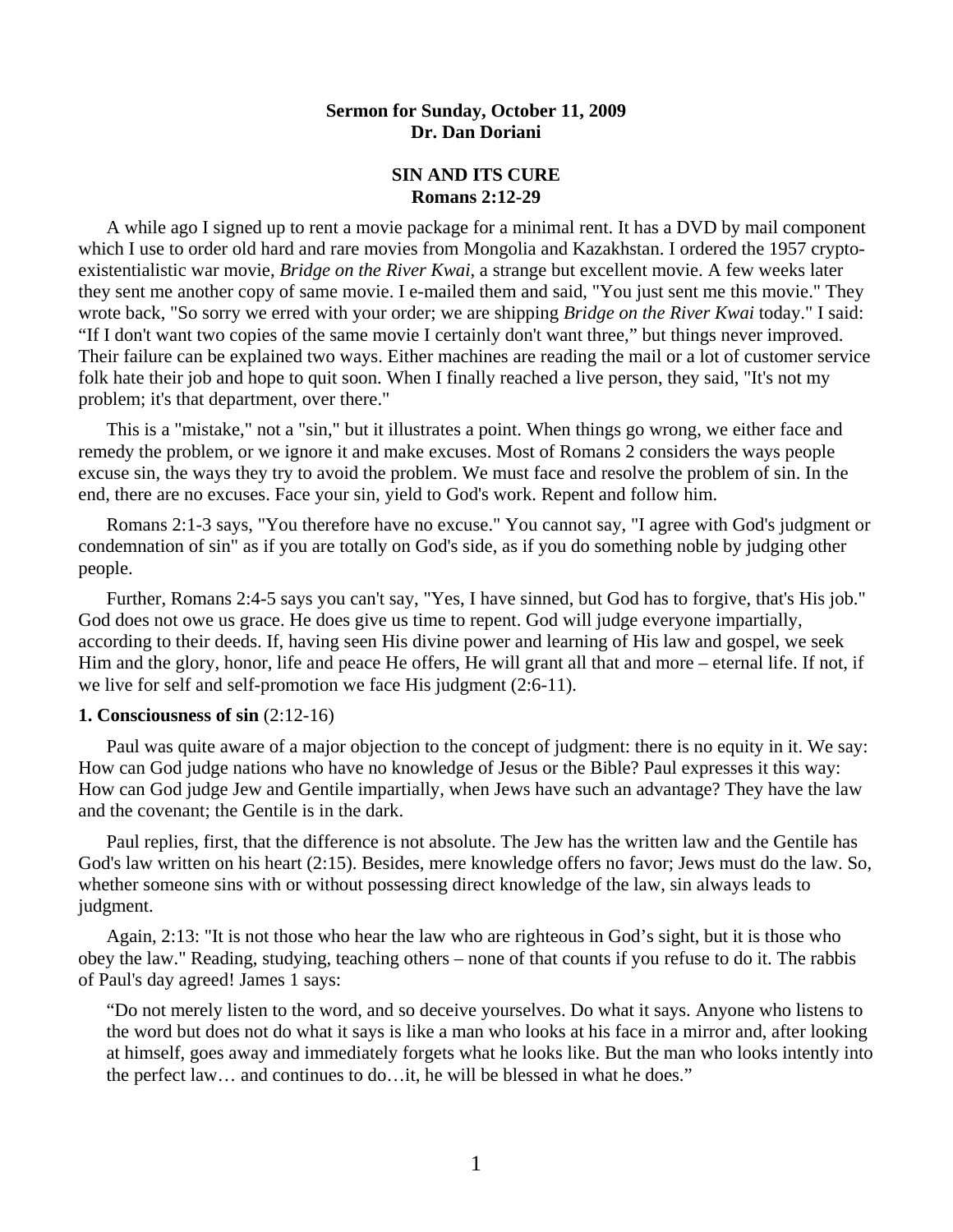Scripture is like a mirror to our soul. We gaze in a physical mirror to inspect and perhaps improve our physical appearance, so we should gaze into the spiritual mirror to inspect and improve our spiritual appearance.

 Like a mirror, Scripture discloses our sin, the need for repentance and grace. Therefore, we should remember what we see long enough to mend it. But we gaze at ourselves all too carelessly. We peer into the mirror each morning. We may even investigate the image. Is our hair turning gray? Is that a new wrinkle? Is it time for a haircut? But time rushes on. We shave our face or apply makeup – probably not both - and forget our appearance as we go to the day's tasks.

 This is sensible, but it can be embarrassing if something is amiss. It's awkward when someone points out a button that is undone on our shirt. We think, "I knew that button was undone. I was going to fix it in the car." But it can get worse: Spinach or lettuce in our teeth. Worse, you've noticed when someone isn't quite looking you in the eye... "What? What is it?" "You've got... sauce on our lips."

 We should pay attention to our face, much more to our soul. Paul says Jew and Gentile are both responsible for this. Gentiles have some light. You know that Job and Melchizedek were no part of Israel or the covenant community, yet God found them and they found God. Thus it's possible for outsiders to pursue the truth and find it – find God. Likewise, everyone has a sense of right and wrong. In virtually every society known to man, murder, betrayal, and lying are immoral.

 God wrote his law on our hearts. He granted an innate sense of right and wrong, gave us a moral compass. We may not always listen to our conscience, but it speaks. It isn't infallible, but it speaks. We can silence or distort our conscience. If we treat someone like dirt long enough and keep telling ourselves they deserve it, we may believe it. But whose fault is that?

 The conscience is a God-given, but fallible, guide. Like mind, body and will, the conscience doesn't work perfectly, it's tainted by sin like all the rest. But it is a God-given guide that tells us some things are wrong – we should listen. It also tells us that some things are right – even if just about everyone disagrees.

 So, through nature and the law written on the heart and conscience, God gives everyone enough light that he can judge all flesh. As Jesus says, that will be according to the knowledge we possess. He will judge our hearts, our secrets.

 Augustine was a church leader who was quite alert to the problem of his sin. Of course, he spent decades shunning the faith of his mother, pursuing his career and dabbling in other faiths, such as Manichaeism. But he never forgot his lusts and vacillations. In his early adult life, he lived with a concubine.

 This was common among upper class Romans. Families often took years to arrange a proper marriage for their children, one that consolidated wealth and prestige. During that period, parent or child found a low class woman, one who could never be a proper bride. But she could provide companionship and every physical comfort. Then came the engagement, and they sent the concubine away.

 Augustine's father got him a concubine when he was eighteen or twenty, but arranged his marriage when he was about thirty. So he lived with his concubine for ten to twelve years; they had a child. When they sent her away, she left in terrible grief. Augustine wept too; "My heart… was cut and left a trail of blood." Nonetheless, since his marriage was still more than two years away, he procured a second concubine for himself. Miserable man: he couldn't forget his first love, but couldn't bring himself to call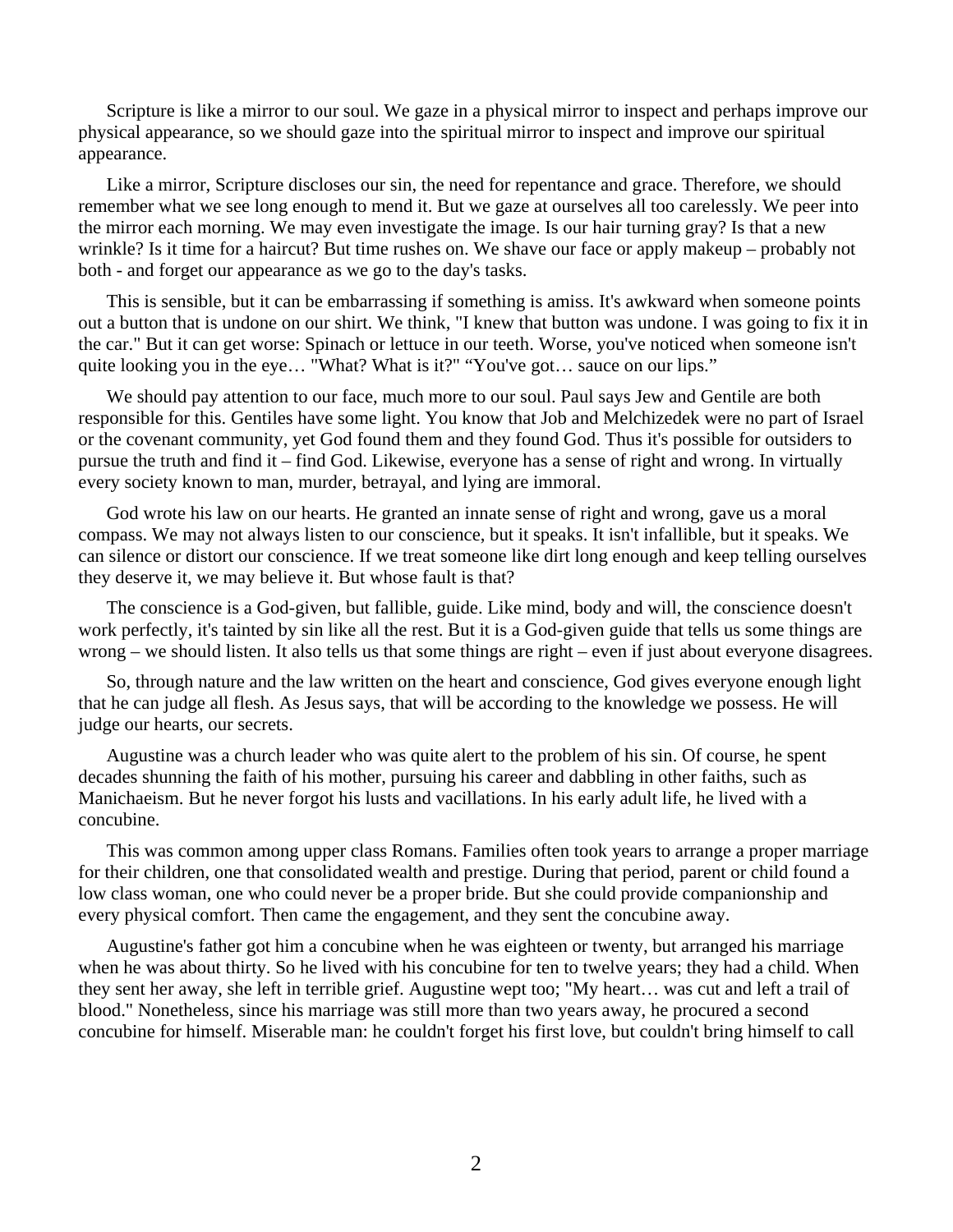her back. Meanwhile, he couldn't live chastely, either. He knew this was wrong, but he couldn't stop. This is the problem of  $\sin^{-1}$  $\sin^{-1}$  $\sin^{-1}$ 

# **2. Denial of sin (2:17-24)**

Paul is well aware that many of his readers will claim, "That is not my story." So he turns to the problem of evasion. Paul says everyone sins, whether they know they're breaking God's law or not. Asians and Europeans, living millennia ago, didn't know Moses said, "You shall not steal." But they knew it was wrong to steal because the law was written on their hearts. So no one gets off saying, "I didn't know the law." So far, Paul knows his Jewish friends will agree with him.

 But now Paul pursues that reader with sharp rhetorical questions. In that day, it was the Jew. Today, perhaps it is someone who grew up in church. Religious people commit the same kinds of sins as pagans and so are liable to God's just judgment, too. The Jew, Paul says, "relies on the law" and brags about his relationship with God.

 This goes wrong two ways. He follows the law as a work, not by faith and thinks he can "fulfill it in such a way as to put God in his debt." Or he imagines that the mere fact of possessing" the law gives him spiritual security. Paul is especially blunt with those who claim to be enlightened in versus 2:19-24:

"If you are convinced that you are a guide for the blind, a light for those who are in the dark, an instructor of the foolish, a teacher of infants, because you have in the law the embodiment of knowledge and truth — you, then, who teach others, do you not teach yourself? You who preach against stealing, do you steal? You who say that people should not commit adultery, do you commit adultery? You who abhor idols, do you rob temples? You who brag about the law, do you dishonor God by breaking the law? As it is written: 'God's name is blasphemed among the Gentiles because of you.'" (2:19-24).

 Some people think they know what really matters, what is good and what is best. They are guides for the blind, the instructors of fools (2:18). They boast and parade their knowledge, but "You who teach others, do you not teach yourself? You who preach against stealing, do you steal?" (2:19-20).

 If teachers fail to practice what they preach, they heap shame on God's name. They invite people to say, "These religious people, they're all hypocrites." It destroys the witness of your fellow Christian. It dims the light of Christ and the gospel. Some even curse God's name because of people who profess to know God but publicly violate his law. As a pastor, people tell me, "I know a pastor who…". Some say, "I know a pastor who…" and quit the church for five years as result.

 It's easy to denounce the pagans who bowed to idols, but it's not that simple. An idol is anyone or anything takes the place of God in your life. It is anything that gives you identity, meaning, purpose, love, security. We look for a center, a source of direction and significance. A foodie finds it in food and a druggie finds it in drugs. That's easy. The educated find it in knowledge. The successful find it in respect or power.

We talk about fashion gods – Armani and Prada. We have a TV show called American Idol. If you wear an image of a musician on your shirt, or if you go to his concert that is within seven hours of your house, if you collect his memorabilia, if you leap for joy and weep in sorrow for your politician or sports team, or if you live for your children and neglect every other relationship for them, it's all idolatry.

l

<span id="page-2-0"></span><sup>&</sup>lt;sup>1</sup> Jacobs, *Original Sin*, pages 26-27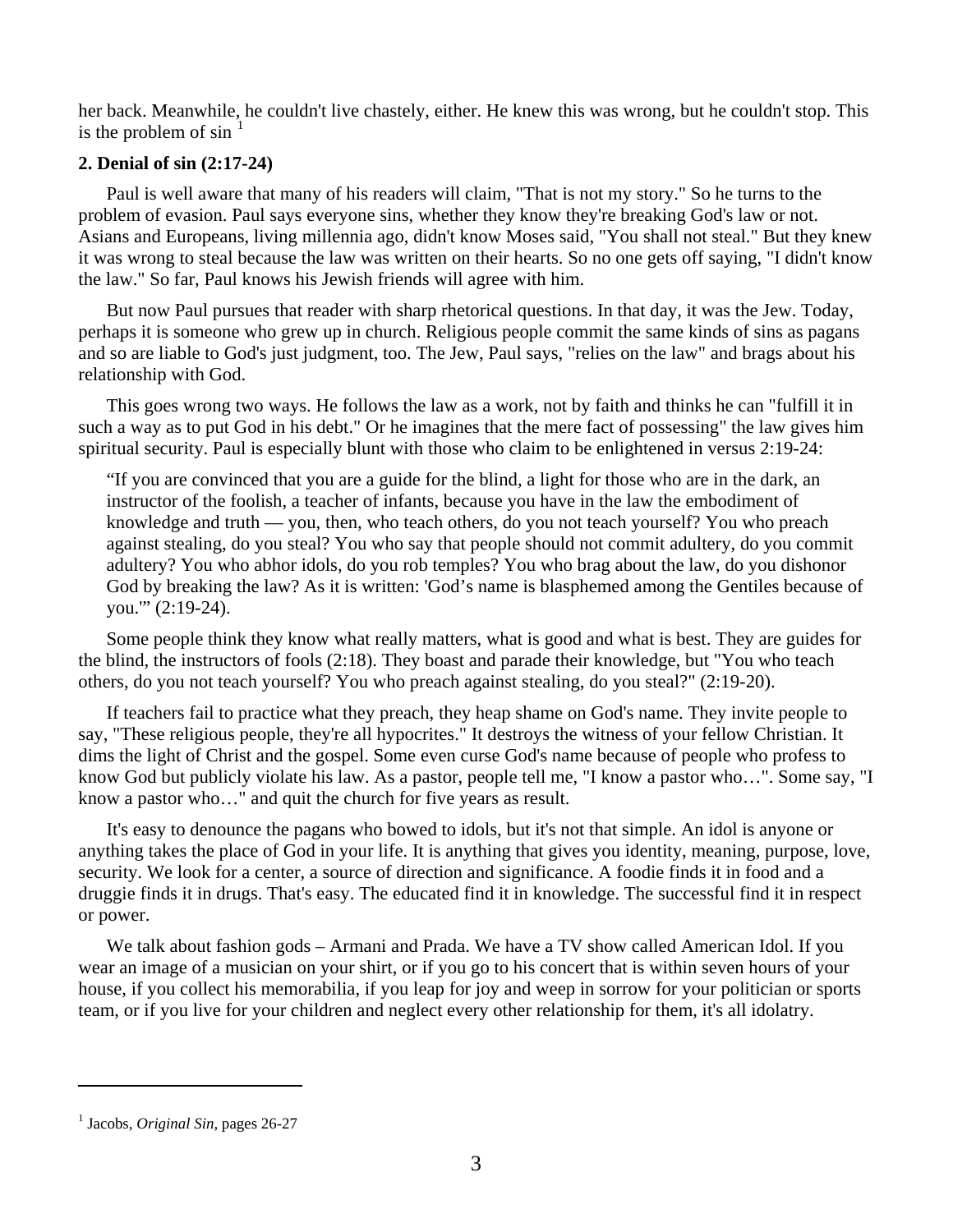Back to the law: So it's no excuse to say, "I didn't know the law" and it's no use to say, "I know the law very well." There is just one question: do you obey it? More precisely, do you obey in a spirit of faith?

 The claim of knowledge is just the first of many ways to evade the charge that everyone is accountable to God for their sins. Paul mentions the Jew, the well-educated religious person. Learned people: There is no merit in mere knowledge. Education is no excuse for sin. Even if you knew God so well that you could substitute for him on judgment day, that won't exonerate you. What counts is your life, not your data base.

 But people try to escape God's judgment other ways. If one appeals to education, others appeal to lineage. George Whitfield, the great  $18^{th}$  century evangelist, gained the friendship and trust of the Countess of Huntington, who introduced him to her peers. Whitfield consistently began his preaching of grace with the problem of sin, especially original sin. Another duchess, the Duchess of Buckingham, was displeased: "The doctrines are most repulsive and strongly tinctured with impertinence and disrespect towards their Superiors. It is monstrous [and] 'highly insulting' to be told you have a heart as sinful as the common wretches that crawl on the earth." So the doctrine of original sin "offends every aristocracy, real or imagined". <sup>[2](#page-3-0)</sup> But doctrine doesn't offend, it enables us to see our brokenness.

We all have our strategies for escaping culpability for the problem of sin. Some appeal to knowledge, some to lineage. Others deny their problems. Denial may be the most common approach when a man or woman is caught in major sin. Are you taking drugs? "No!" But the truth is "yes". Are you telling me everything I need to know? "Yes", but no. The truth usually comes out but not all the truth about everything. But big sins, escalating sins, come out. Ask Bernie Madoff.

 We use other excuses for sin. We shift blame and get angry at others: "I failed, but it's really his fault." We pity ourselves as failures so wretched and miserable that there is no point in trying. Or we brush it all off, pretending we don't care. Or like the fans who used to attend games of the once dreadful New Orleans Saints with bags over their heads, we try to create ironic detachment from ourselves.

 So we deny our sin in many ways, but none of them works. Nor does the last mechanism that Paul describes in 2:25-27: the Jews' appeal to his position as an heir of the covenant and a recipient of circumcision, the sign of the covenant. Circumcision was indeed a sign of the covenant and a token of the blessings of God. The equivalent today is baptism.

 Paul says it would be a foolish complacency to rely on circumcision – or baptism - as a "certain passport to salvation". If a child is circumcised or baptized and the adult ignores and violates the covenant, what good is it? Well, it isn't worthless. The child who has some connection to the faith has still heard the Word of God and God never forgets the people who stood inside his covenant family (Romans 3:1-3, Romans 11).

 Still, the parent who baptizes the child and fails to raise the child in the faith hasn't really helped his child. Neither Jew nor Christian is helped by a superficial bond to the faith. Complacency can blind him to his need and danger. The prophets say such a person has an uncircumcised heart. The apostles might say an unwashed heart. The ritual touches the flesh, but the spirit is untouched. His life is a contradiction. There is a relationship with God, but it's negative.

l

<span id="page-3-0"></span><sup>2</sup> Alan Jacobs, *Original Sin*, page 76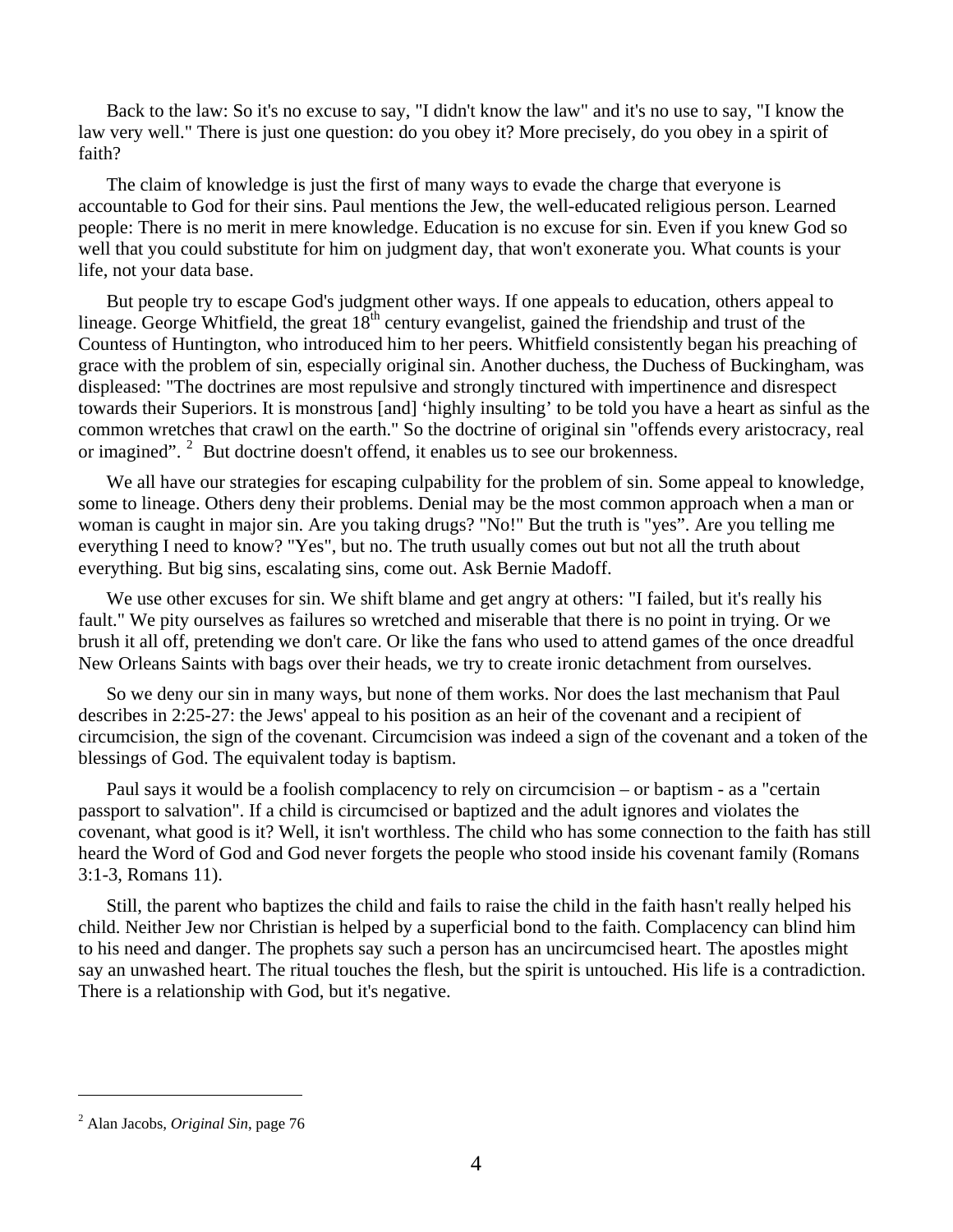It's like a woman who has a father, but the relationship if fraught with tension and disappointment. Yes, the woman has a father, but what is the good? There is the possibility of reconciliation, but either father or daughter must seize it.

 On the contrary, there is another person who does not receive the sign of the covenant. There are no public vows. Yet he or she follows the law – not perfectly, but sincerely. He worships no idols. She loves the Lord with heart, soul, mind and strength. One person has the law and all knowledge, the other loves God and tries to obey; who then is right with God?

 Brothers and sisters, don't rest in your knowledge. Don't be content with baptism and catechism and membership vows.

 Don't be impressed by religious rituals and ceremonies or by knowledge and study – not even your own. Aim for true religion, public and private worship of the Lord – that is, the Lord Jesus. This is the true cure for sin.

#### **3. The true cure for sin**

 "A man is not a Jew (or a Christian) if he is only one outwardly", if the signs of the covenant have touched his body (2:28). "No, a man is a Jew – or a Christian –"if he is one inwardly; and circumcision is circumcision of the heart, by the Spirit, not by the written code" (2:29). Such a man, as Jesus says elsewhere, will rise up and judge those who had so much light and chose to fool around with religion, instead of believing.

 Moreover, some people are believer by all outward appearance – in the Old Testament, a Jew, today a Christian. But true religion is inward and spiritual (2:29). The letter, "the written code", does not change a man. The Spirit must "circumcise" or cleanse the heart. That is, true religion never rests on human efforts to follow a code. As we know, there is a code. It's important and true and we should follow it, but that code and our obedience are always secondary. As Moses told Israel long before, "The Lord your God will circumcise your hearts… that you may love him with all your heart and with all your soul and live" (cf. Jeremiah 4:4, 9:26, etc.)

 Back to Augustine: In his youth he wrestled with his desires, but he also battled his ambitions. He wanted to teach rhetoric, a noble calling at the time, but shifted from Carthage to Rome to Milan. He dabbled in Manichaeism, a popular religion of his day, but he also liked Christianity. Yet the Christian ethic seemed too demanding. With his close friend Alypius, Augustine read stories about people who dedicated their lives to God, but he hesitated and hesitated until one day he cried to his friend, "What is wrong with us!?" Good question.<sup>[3](#page-4-0)</sup>

 But there is more. In another place Augustine says our sin made us God's enemies. Yet because our sin had not entirely consumed his handiwork, "he knew… how… to hate what we had done [to ourselves], and to love what he had done" [in creating us]. Therefore he calls to us.

 And God did call to Augustine once more. After his anguished cry, he went outside, sat under a tree, "steaming with self-reproach, yet still agonizing as he hesitated. Soon he heard a child's voice calling "tolle, lege" – take, read. He took this as God's command and picked up a copy of Romans, lying nearby. He opened to Romans 13 and started to read:

l

<span id="page-4-0"></span><sup>3</sup> Jacobs, *28 Confessions,* book 8